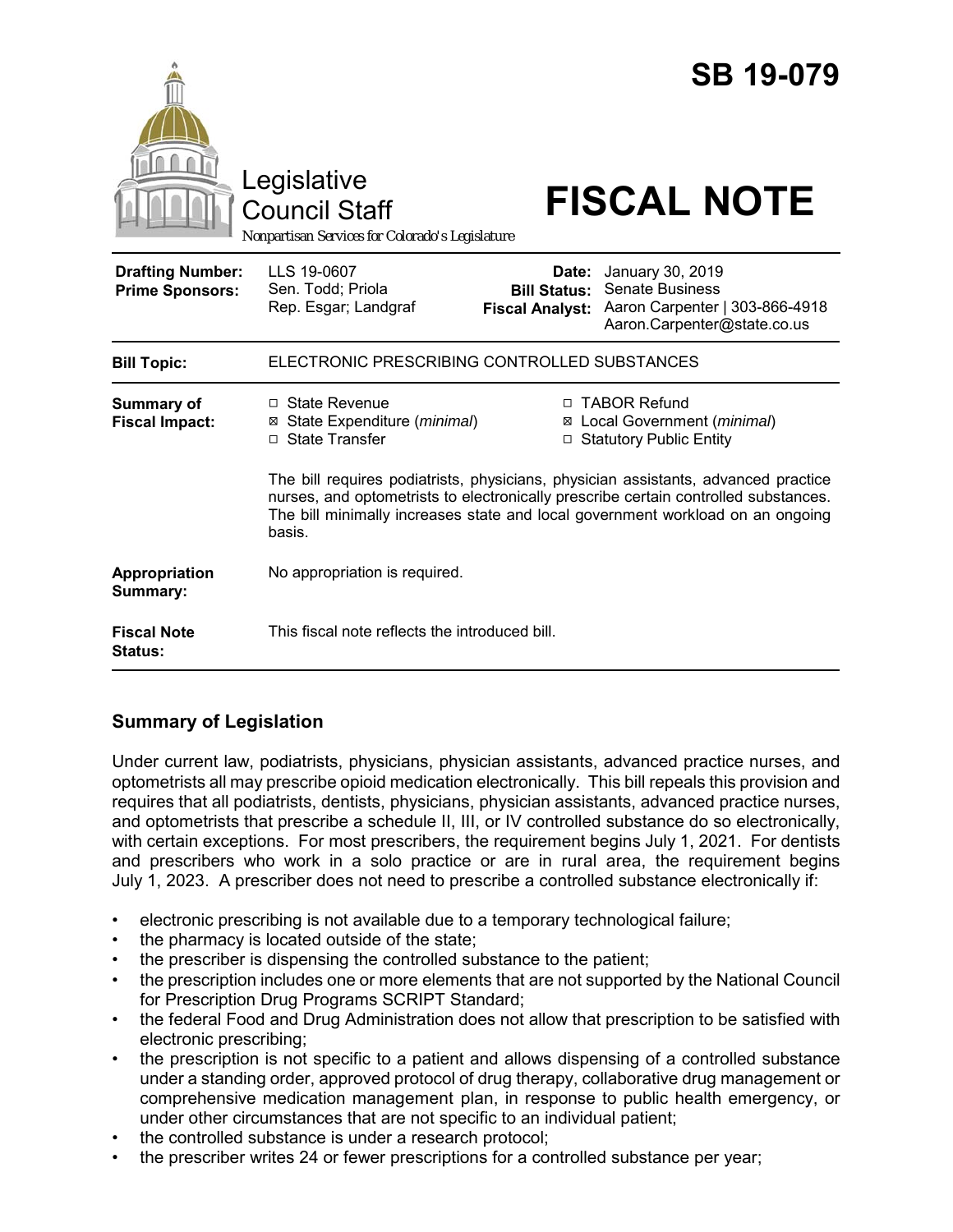January 30, 2019

- the prescription is administered to a patient in a hospital, nursing care facility, hospice, dialysis treatment clinic, or assisted living residence or a person in the custody of the Department of Corrections; or
- the prescriber reasonably determines that the patient would be unable to obtain the prescription in a timely manner and that the delay would adversely affect the patient's medical condition.

The requirement to prescribe electronically is verified through license renewal questionnaires administered by each profession's regulatory board. Failure to truthfully respond to the survey constitutes unprofessional conduct that may result in disciplinary action taken against the prescriber. Failure to electronically prescribe a controlled substance does not constitute negligence.

Finally, the bill does not require pharmacists to verify the applicability of an exception to electronic prescribing and may dispense the controlled substance pursuant to an order that is written, oral, or facsimile-transmitted that is valid and consistent with current law.

#### **State Expenditures**

The bill will increase workload to the Department of Regulatory Agencies and state agencies that employ providers with prescription authority, as described below.

**Department of Regulatory Agencies.** Starting in FY 2019-20, this bill will increase workload for the Division of Professions and Occupations and the various health professional regulatory boards in the Department of Regulatory Agencies to adopt rules, conduct outreach with providers, update questionnaires, and respond to additional complaints. The increase in workload is expected to be minimal and to be accomplished within existing appropriations.

**Other state agencies.** Starting in FY 2019-20, any state agency that employs providers with prescription authority will see an increase of workload to educate and train their employees on the new standards. Costs to state agencies may also increase to purchase software or hardware necessary to electronically subscribe medication. However, agencies surveyed fo this fiscal note report that they already use electronic prescribing or they are exempt from the bill. Therefore, it is assumed that any additional workload and cost will be minimal.

#### **Local Government**

Local governments that operate health care facilities or employ health care providers with prescriptive authority may have additional workload to train their employees on the new standards or make modifications to their information technology systems to allow for electronic prescribing.

#### **Effective Date**

The bill takes effect August 2, 2019, if the General Assembly adjourns on May 3, 2019, as scheduled, and no referendum petition is filed.